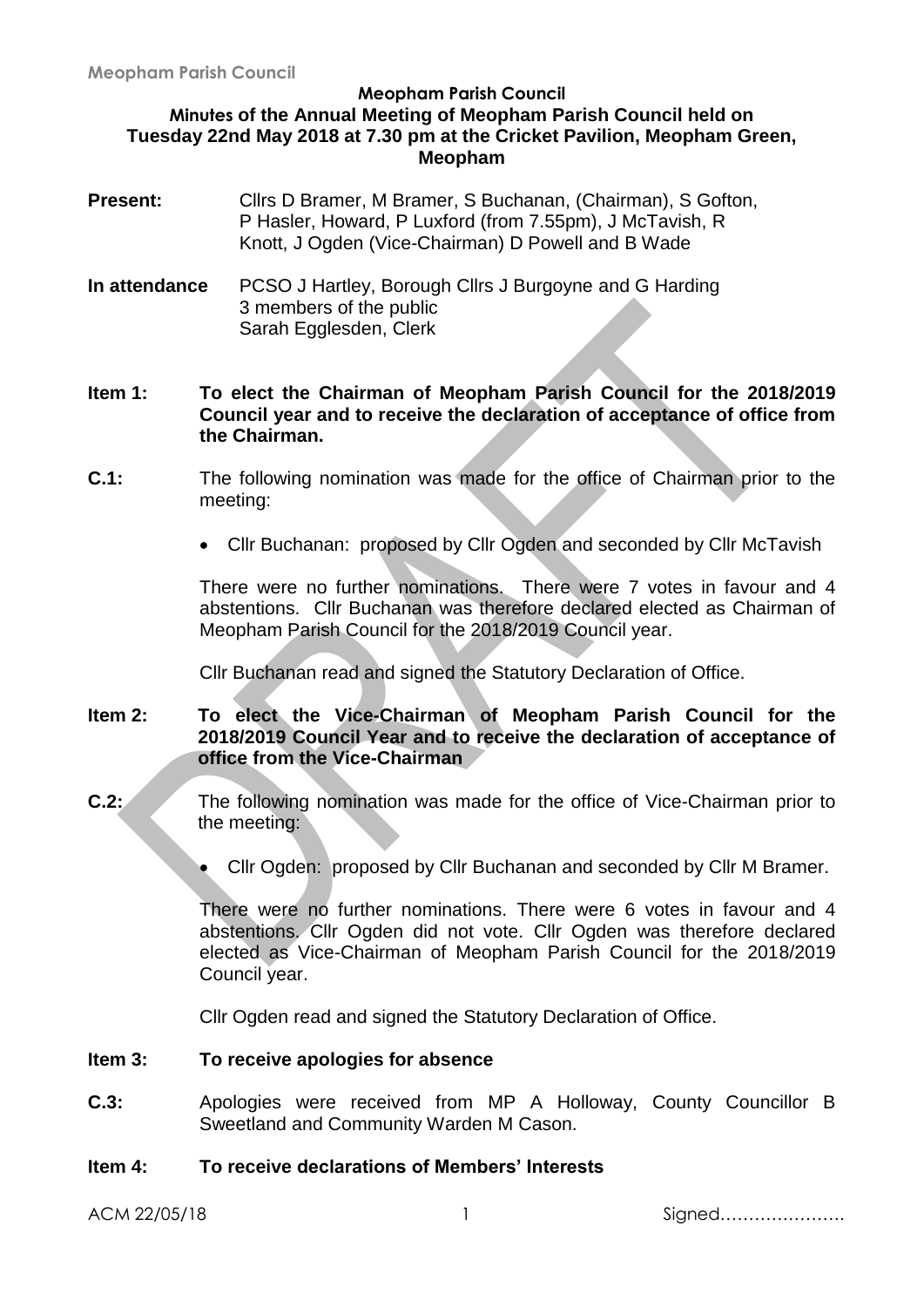**C.4:** There were no declarations.

#### **Item 5: To approve the minutes of the previous meetings (17.04.18 and 24.4.18)**

- **C.5:** The minutes of the meeting held on 17.04.18 were approved as a true record on a proposal by Cllr Ogden and seconded by Cllr Gofton. There were 7 votes in favour and 4 abstentions.
- **C.6:** The minutes of the meeting held on 24.04.18 were approved as a true record on a proposal by Cllr Hasler and seconded by Cllr Gofton. There were 9 votes in favour and 2 abstentions

#### **Item 6: To consider any matters arising from the above minutes**

**C.7**: Item C182 – Cllr Powell asked for an update. Cllr Buchanan confirmed that letters had been sent to the resident concerned requesting a contribution from his contractors. Cllr Powell requested a copy of the legal advice from Zurich Insurances Solicitor. He asked if a letter had been sent to all the residents around Meopham Green stating any damage to the green caused by them should be repaired by them. This had not been done and the Clerk would check when this had been agreed.

#### *Action: Clerk*

Item C209 - Cllr Powell queried the information memo that had been circulated today regarding councillors attending a committee meeting, that they were not a member of, only having the same rights as a member of the public. The advice had been obtained from KALC and the book 'Local Councils Explained'. Cllr Powell informed members that he did not think this was correct and would be taking this up with the Monitoring Officer.

Cllr Powell also sought clarification on papers members were entitled to if not on email. The Clerk advised that members were entitled to the summons and agenda, plus papers relating agenda items.

- **Item 7: To receive any updates from:-**
- **C.8: 7.1 County Councillor** no report **7.2 Borough Councillors**
- **C.9:** Cllr Burgoyne updated members on Pepperhill Tip. It is likely to be closed until August due to a decontamination programme required and the renewal of various items. It was agreed to include this information on the website. Discussion followed and Cllr Burgoyne agreed to ask if extra roadside collections could temporarily be put in place. *Action: Clerk*

The Local Plan Review session at Chinnery Court was well attended.

ACM 22/05/18 2 Signed………………….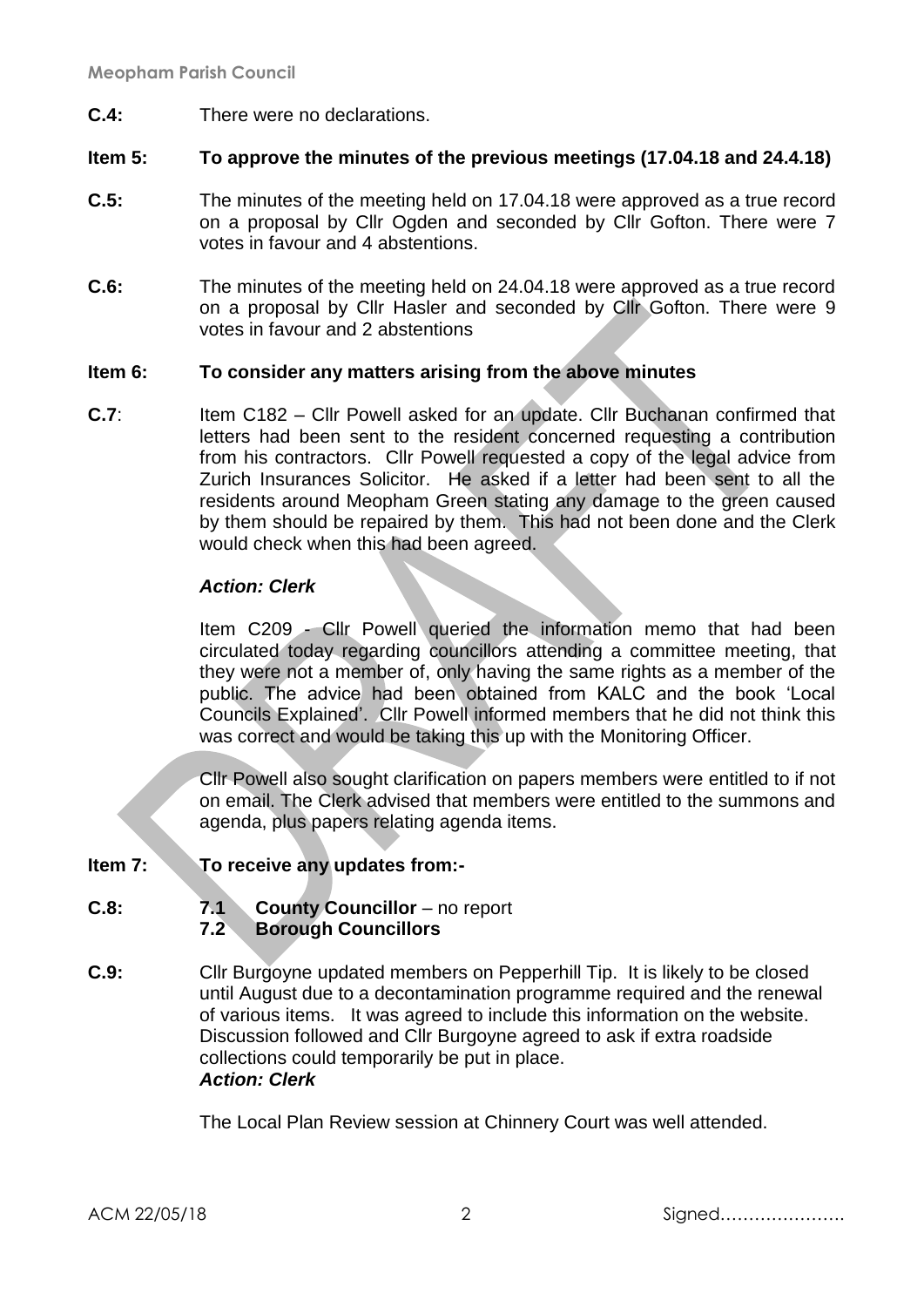Cllr Burgoyne had met with Sir Oliver Letwyn who is undertaking a big review of housing issues.

The heritage quarter, which was given planning permission 3 years ago, has another developer interested and will work on the shopping centre first. The proposal is for a small cinema with restaurants. Members were concerned about the impact on the Woodville Halls and paid parking in the area when a cinema and free parking is available not far away at Bluewater. Cllr McTavish asked about social housing in the above scheme and Cllr Burgoyne confirmed this would not be in phase 1.

Cllr D Bramer asked what was happening with the toilets at Lord Street? Cllr Burgoyne agreed to find out.

Cllr Luxford arrived at 7.55pm.

# **7.3 Community Warden / PCSO**

**C.10:** PCSO J Hartley reported that PCSO's have now been given wards and she covers Meopham as well as some other local parishes. Meopham crime rate is relatively low. Members asked that if a crime is reported in Wrotham Road, could the information be more specific? PCSO Hartley is attending a NHW meeting tomorrow and will put this to them. Cllr Powell advised that when people report a crime they can opt out of providing the exact location.

8.05pm – Borough Cllrs left the meeting.

### **Item 8: Public session – questions from the public**

**C. 11:** A member of the public questioned the protocol for item 1. Cllr M Bramer confirmed that the outgoing chairman chairs this part of the meeting.

> A member of the public expressed concern on parking in the parish and asked the parish council to do something about this. The Chairman reported on the parish council's recent parking campaign and that it is continuing to lobby KCC and GBC on this issue.

#### **Item 9: To determine the ordinary meetings of the Full Council and Standing Committees for 2018/2019 up to and including the next Annual Meeting of Council**

**C.12:** The dates had been confirmed at the meeting on 24.4.18

**9.1 To agree all ordinary meetings of the Standing Committees to start at 7:30pm**

**C.13:** This was agreed on a proposal by Cllr M Bramer and seconded by Cllr Ogden. There were 11 votes in favour and 1 abstention.

ACM 22/05/18 3 Signed………………….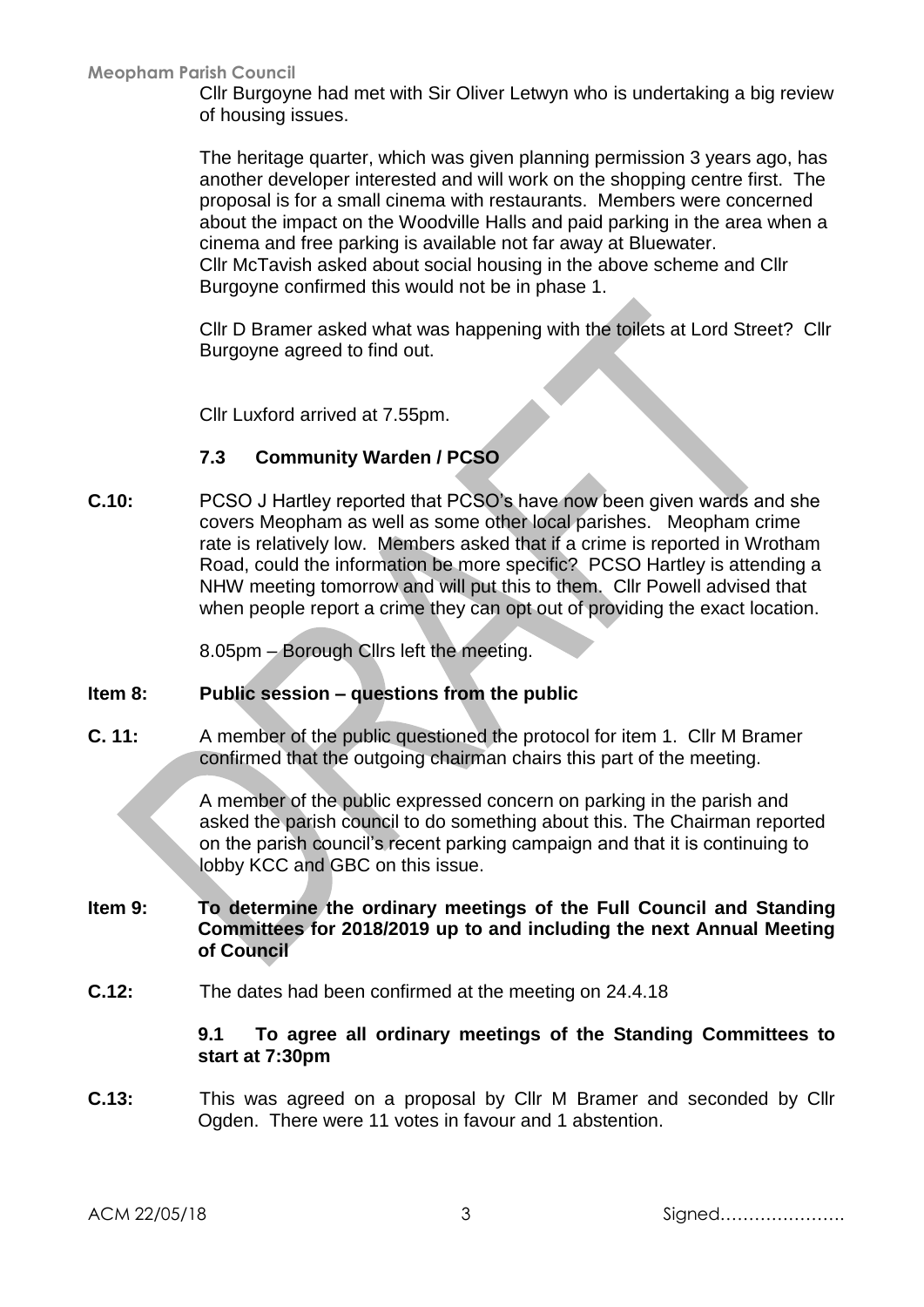### **9.2 To agree to rotate the venues for the ordinary meetings of the Council within the Parish and delegate to the clerk to organise**

**C.14:** Discussion took place on venues for the meetings. Cllr M Bramer suggested using St John's Centre. Cllr Powell proposed all council meetings should be in the Cricket Pavilion and Harvel Village Hall for a couple of meetings. This was seconded by Cllr Hasler. There were 8 votes in favour, 2 against and 2 abstentions. The motion was therefore agreed.

#### *Action: Clerk*

#### **Item 10: To review and approve the terms of reference and responsibilities delegated to the Standing Committee and Committees**

**C.15:** Cllr Gofton asked for any amendments to be highlighted in future. Cllr Powell proposed that the quorum is changed from 3 to 4 for every standing committee. This was seconded by Cllr Hasler and all voted in favour.

#### *Action: Clerk*

#### **10.1 Administration and Resources**

**C.16:** Cllr M Bramer proposed approval of the terms of reference and this was seconded by Cllr Ogden. There were 11 votes in favour and 1 abstention. The motion was agreed.

# **10.2 Environment and Amenities**

**C.17:** It was noted that Bus Shelter had been moved under the responsibility of E&A. Cllr M Bramer proposed approval of the terms of reference and this was seconded by Cllr Howard. There were 9 votes in favour and 3 against. The motion was agreed.

#### **10.3 Planning and Projects**

**C.18:** Cllr M Bramer proposed approval of the terms of reference and this was seconded by Cllr Ogden. There were 9 votes in favour, 2 against and 1 abstention. The motion was agreed.

#### **10.4 Planning**

#### **10.4.1 On a motion from Cllr McTavish to consider changing the name of the Planning Committee to Planning Applications Committee**

**C.19:** The above motion was considered first on a proposal by Cllr McTavish. It was seconded by Cllr Gofton and there were 10 votes in favour and 2 against.

> Cllr M Bramer pointed out 2 errors in the terms of reference. 3.2 The committee is not a standing committee and 5.4 – should be deleted. The

ACM 22/05/18 4 Signed………………….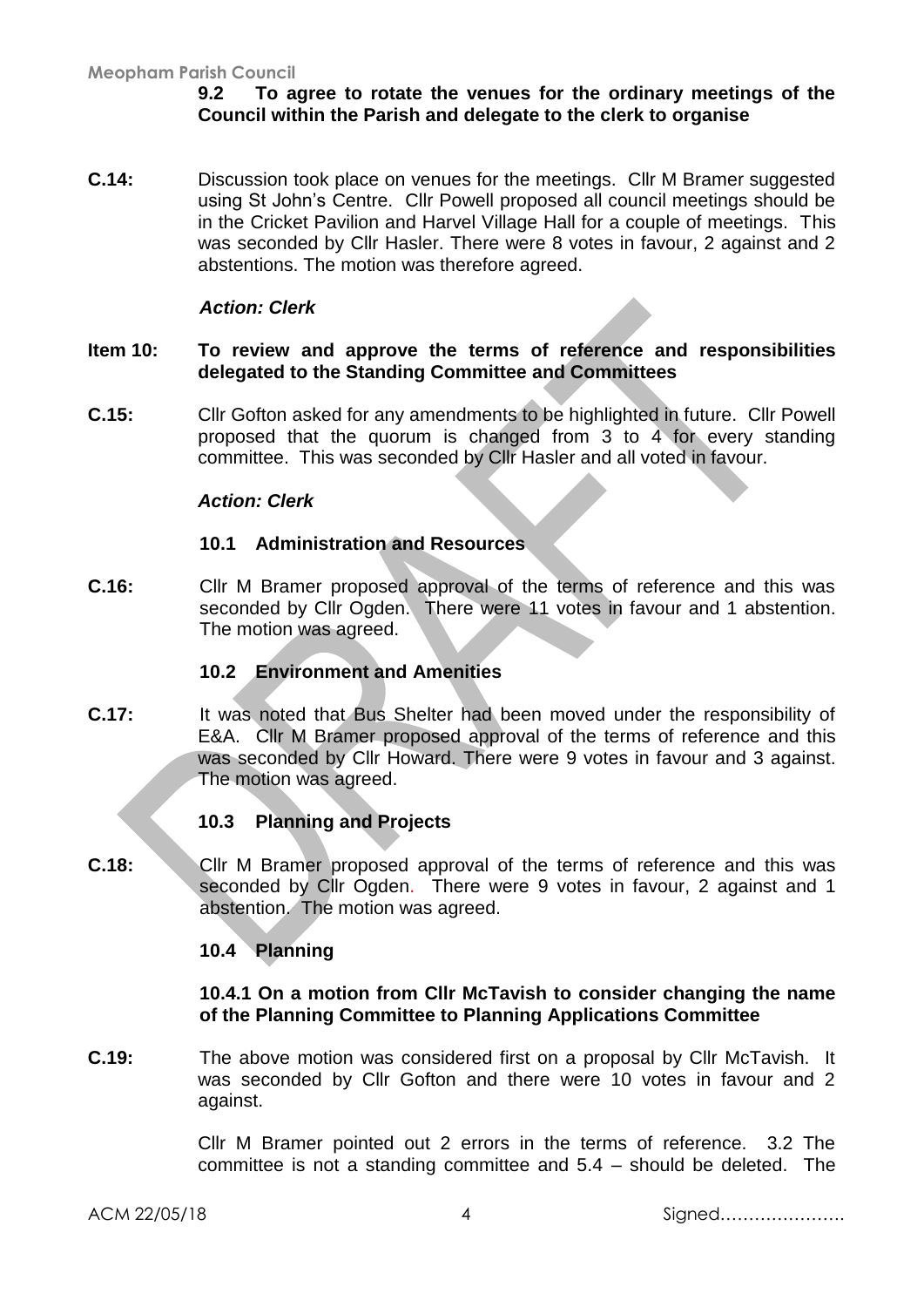Clerk advised that the Planning Applications committee should be a Standing Committee as it is an ongoing committee.

Cllr M Bramer proposed a motion to make the Planning Applications Committee a Standing Committee and this was seconded by Cllr Ogden. There were 8 votes in favour, 2 against and 2 abstentions.

Cllr Ogden then proposed approval of the terms of reference reflecting the above and this was seconded by Cllr McTavish. There were 8 votes in favour, 2 against and 2 abstentions. The motion was agreed.

# **10.5 Judson's Pavilion**

**C.20:** The responsibilities were noted and that non-councillors cannot be on a committee responsible for the finances of the council. Cllr M Bramer proposed approval of the terms of reference and this was seconded by Cllr Ogden. There were 10 votes in favour and 2 abstentions. The motion was agreed.

# **10.6 Personnel**

**C.21:** Cllr Bramer proposed that the 2.1 is changed to read with the exception of the Planning Applications Committee Chairman, as the Chairman is a rotating Chairman. This was seconded by Cllr McTavish. There were 8 votes in favour and 4 abstentions. Cllr McTavish then proposed approval of the terms of reference and this was seconded by Cllr Howard. There were 7 votes in favour and 5 abstentions.

# **Item 11: To appoint members to the Standing Committees and Committees**

- **11.1 Administration and Resources**
- **11.2 Environment and Amenities**
- **11.3 Planning and Projects**
- **11.4 Judson's Pavilion**
- **C.22:** Members had been asked to select their committee choices prior to the meeting. It was agreed to vote on items 11.1 to 11.4 together. Cllr Powell proposed agreement for the committee membership as per the circulated list. This was seconded by Cllr Ogden and all voted in favour. The motion was agreed as per appendix 1.

9.35pm - PCSO Hartley and 2 members of the public left the meeting.

# **Item 12: To elect the Chairman and the Vice Chairman to the Standing Committees**

# **12.1 Administration and Resources**

**C.23:** Cllr Buchanan proposed Cllr M Bramer as Chairman and this was seconded by Cllr Ogden. There were 7 votes in favour and 5 abstentions. Cllr M Bramer proposed Cllr Ogden as Vice Chairman and this was seconded by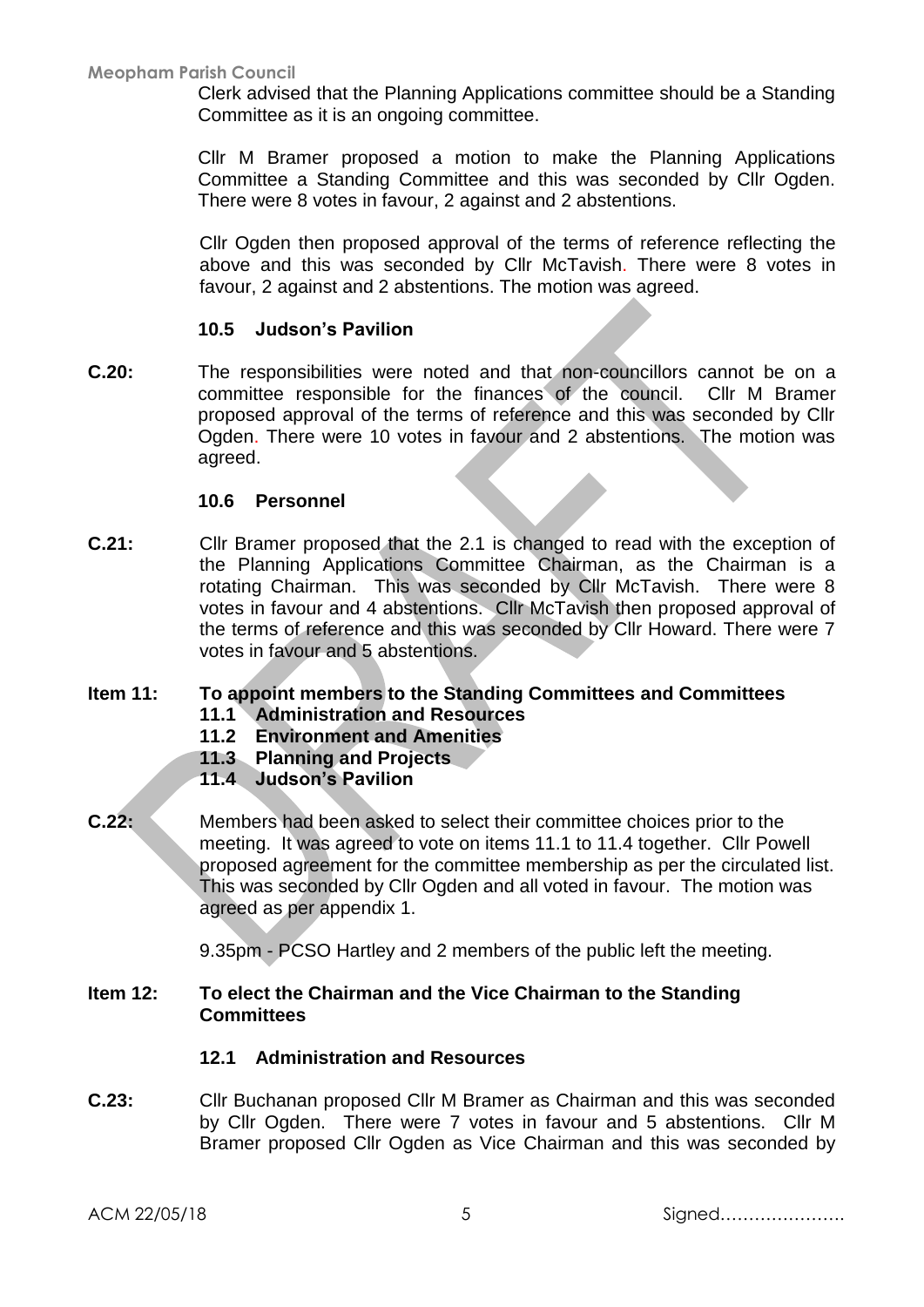Cllr D Bramer. There were 7 votes in favour and 5 abstentions. Cllr M Bramer was elected as Chairman and Cllr Ogden as Vice Chairman.

### **12.2 Environment and Amenities**

**C.24:** Cllr M Bramer proposed Cllr Gofton as Chairman and this was seconded by Cllr McTavish. There were 8 votes in favour, 1 against and 3 abstentions. Cllr Hasler proposed Cllr Luxford as Vice Chairman but Cllr Luxford declined. Cllr D Bramer proposed Cllr Wade but Cllr Wade declined. Cllr M Bramer proposed Cllr D Bramer and this was seconded by Cllr Ogden. There were 7 votes in favour and 5 abstentions. Cllr Gofton was elected as Chairman and Cllr D Bramer as Vice Chairman.

# **12.3 Planning and Projects**

**C.25:** Cllr D Bramer proposed Cllr McTavish as Chairman and this was seconded by Cllr Howard. There were 9 votes in favour and 3 abstentions. Cllr McTavish proposed Cllr D Bramer as Vice Chairman and this was seconded by Cllr Ogden. There were 7 votes in favour and 5 abstentions. Cllr McTavish was elected as Chairman and Cllr D Bramer as Vice Chairman.

#### **12.4 Planning – to consider electing a Chairman on a rota basis and to delegate to the Clerk to organise.**

**C.26:** Cllr M Bramer proposed the above including that the Chairman of the meeting becomes the Vice Chairman of the next meeting. This was seconded by Cllr D Bramer. There were 9 in favour, 2 against and 1 abstention.

Cllr Powell stated he did not wish to be part of the Chairman rota.

#### *Action: Clerk*

#### **12.5 Judson's Pavilion**

**C.27:** Cllr M Bramer proposed Cllr Ogden as Chairman and this was seconded by Cllr P Howard. There were 7 votes in favour and 5 abstentions. Cllr Ogden proposed Cllr Howard as Vice Chairman and this was seconded by Cllr D Bramer. All voted in favour. Cllr Ogden was elected as Chairman and Cllr Howard as Vice Chairman.

#### **12.6 Personnel Committee**

**C.28:** Cllr M Bramer proposed Cllr Ogden as Chairman and this was seconded by Cllr Buchanan. Cllr Powell stated that the Chairman of the council should be the Chairman of the Personnel Committee and therefore proposed Cllr Buchanan as Chairman. This was seconded by Cllr Hasler. There were 5 votes for Cllr Ogden and 6 votes for Cllr Buchanan and 1 abstention. Cllr Buchanan was therefore elected as Chairman. Cllr Buchanan proposed Cllr Ogden as Vice Chairman. There were 10 votes in favour and 2 abstentions. Cllr Ogden was elected as Vice Chairman.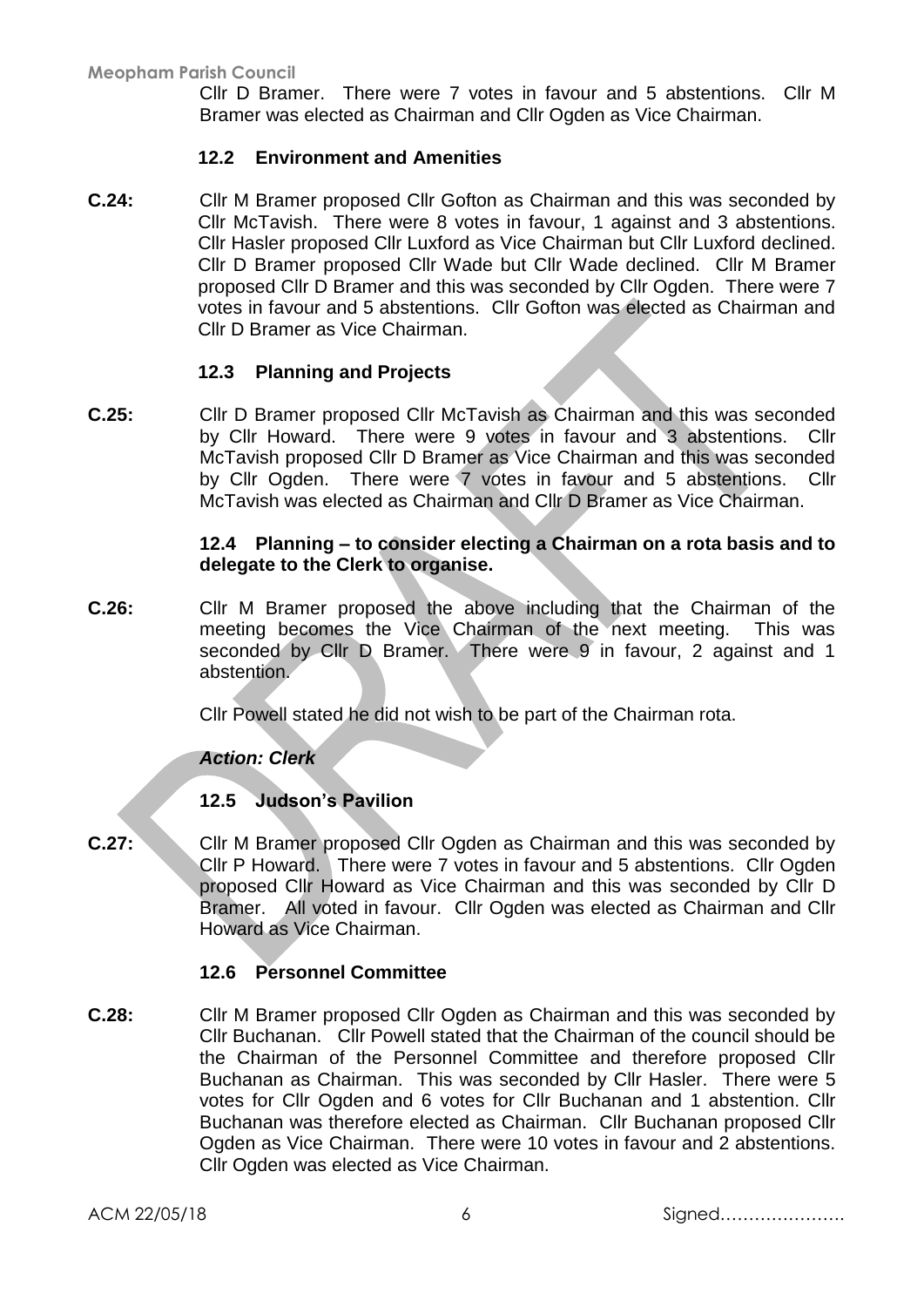#### **Item 13: To review and approve the council's**

**13.1 Standing Orders – to note that new model Standing Orders are now available from NALC and these will be reviewed at the next Full Council meeting.**

**C.29:** This was noted.

#### **13.2 Financial Regulations**

**C.30:** Cllr M Bramer proposed approval and this was seconded by Cllr Hasler. All voted in favour and the motion was approved.

#### **Item 14: Council's representation on external bodies**

#### **14.1 To approve appointing parish council representative(s) to Gravesham Joint Transportation Board, Lower Thames Crossing and Meopham Windmill Trust**

**C.31:** Gravesham Joint Transportation Board – as a volunteer did not come forward, the minutes would be circulated and the Clerk would ask a member to attend.

> Lower Thames Crossing – Agreed Cllr McTavish only as no other member volunteered.

Meopham Windmill Trust - Cllr M Bramer volunteered. It was confirmed that Cllr M Bramer would not have to become a Trustee by Cllr Luxford as she had previously been a representative on this Trust.

#### **14.2 To then approve the proposed list of the council's representatives on other external bodies**

**C.32:** Cllr D Bramer proposed that the list (Appendix 2) is agreed with the above amendments and this was seconded by Cllr M Bramer. All voted in favour and the motion was agreed.

#### **Item 15: To review and approve the inventory of land and assets including buildings and office equipment**

- **C.33:** Cllr Ogden proposed approval and Cllr M Bramer seconded this. All voted in favour. The motion was agreed.
- **Item 16: To confirm and approve the key holders for the Parish Office, Judson's Pavilion, Southdown Shaw Allotments, Harvel Green and Pitfield Green Toilets**
- **C.34:** Cllr D Bramer asked for it be noted that she does not have an office key but as Cllr M Bramer has a key, this is not an issue. Cllr Ogden then proposed

ACM 22/05/18 7 Signed………………….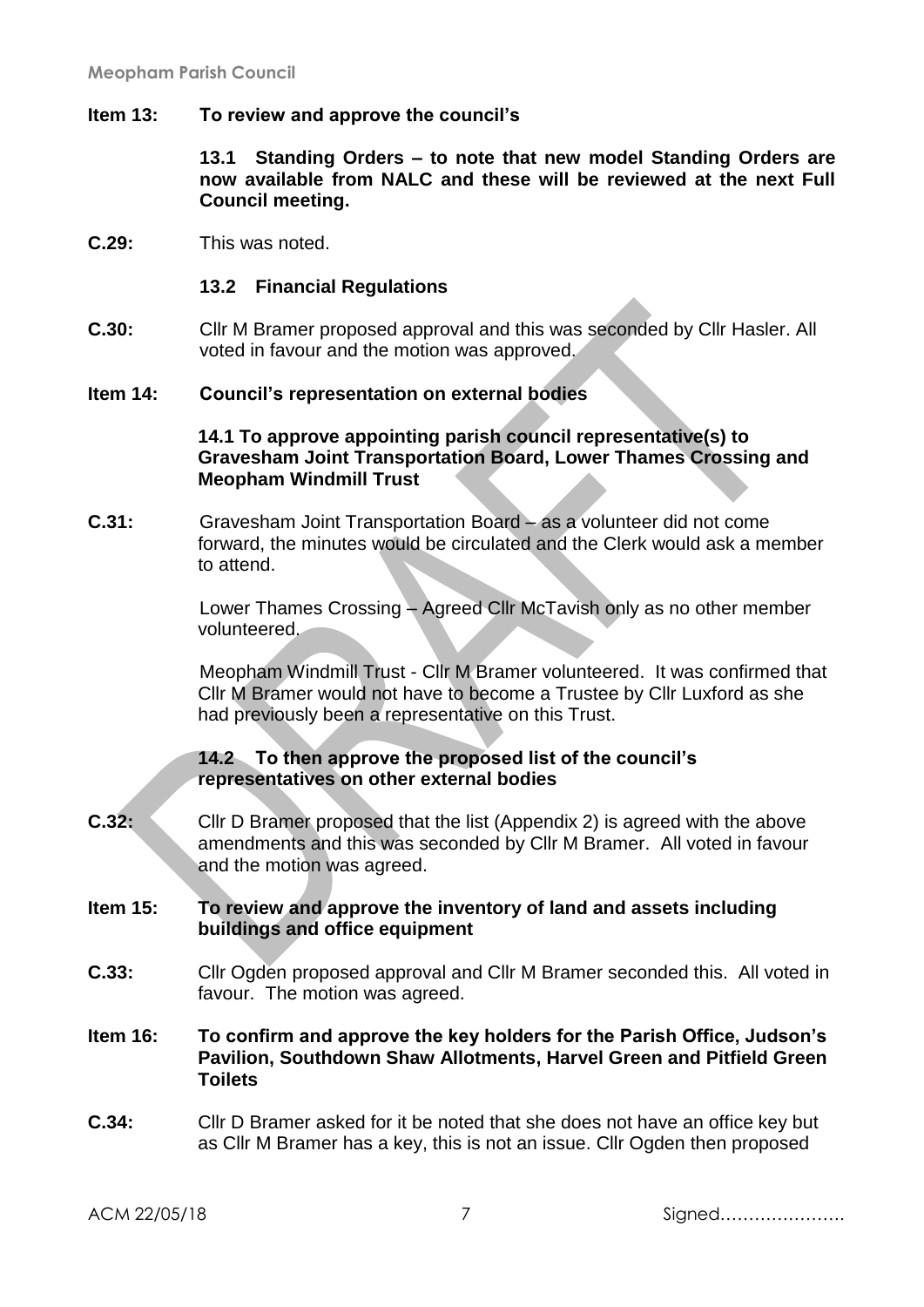approval. This was seconded by Cllr Howard and all voted in favour. The list of key holders was approved – Appendix 3

### **Item 17: To review and approve the Council's and/or employees' subscriptions to other bodies**

- **C.35:** A list had been circulated prior to the meeting appendix 4. Cllr Gofton proposed that the list is agreed and this was seconded by Cllr Ogden. All voted in favour and the motion was agreed.
- **Item 18: To review and approve the council's complaints procedure**:-
	- **18.1 Disciplinary and Grievance policy**
	- **18.2 Appeal policy**
	- **18.3 Complaints policy**
- **C.36:** Cllr Powell proposed approval of all 3 policies and this was seconded by Cllr Ogden. All voted in favour and the motion was approved.
- **Item 19: To review the Council's procedures for handling requests made under the Freedom of Information Act 2000 and the Data Protection Act 1998 – to be reviewed at a future meeting in relation to GDPR.**
- **C.37:** This was noted.
- **Item 20: Judson's Pavilion**

**20.1 To agree to progress with the professional fees required (listed below) for the refurbishment of the Judson's Pavilion Project, to be funded from the earmarked £70K, in order to be able to commence work with a contractor (to be approved at a later date) as soon as the council hears if the Football Foundation Grant has been successful. (Fees to be refunded if the grant is successful).**

- **A) Architectural and Structural Design**
- **B) Party Wall Surveyor Fees**
- **C) CCTV Survey**
- **D) Ground Penetrating Radar for Services Identification**
- **E) Building Control**
- **F) Principal Designer**
- **C.38:** Discussion followed. Cllr Powell stated that building control had been paid for previously

#### *Action: Clerk to investigate.*

**C.39:** Cllr Powell proposed that the council do not progress with the above without ensuring that that the grant is in place. This was seconded by Cllr Hasler. There were 8 votes in favour, 1 against and 3 abstentions. The motion was agreed.

> **20.2. To agree to delegate to the Clerk to obtain quotations for the above professional fees and to appoint a contractor in consultation**

ACM 22/05/18 8 Signed………………….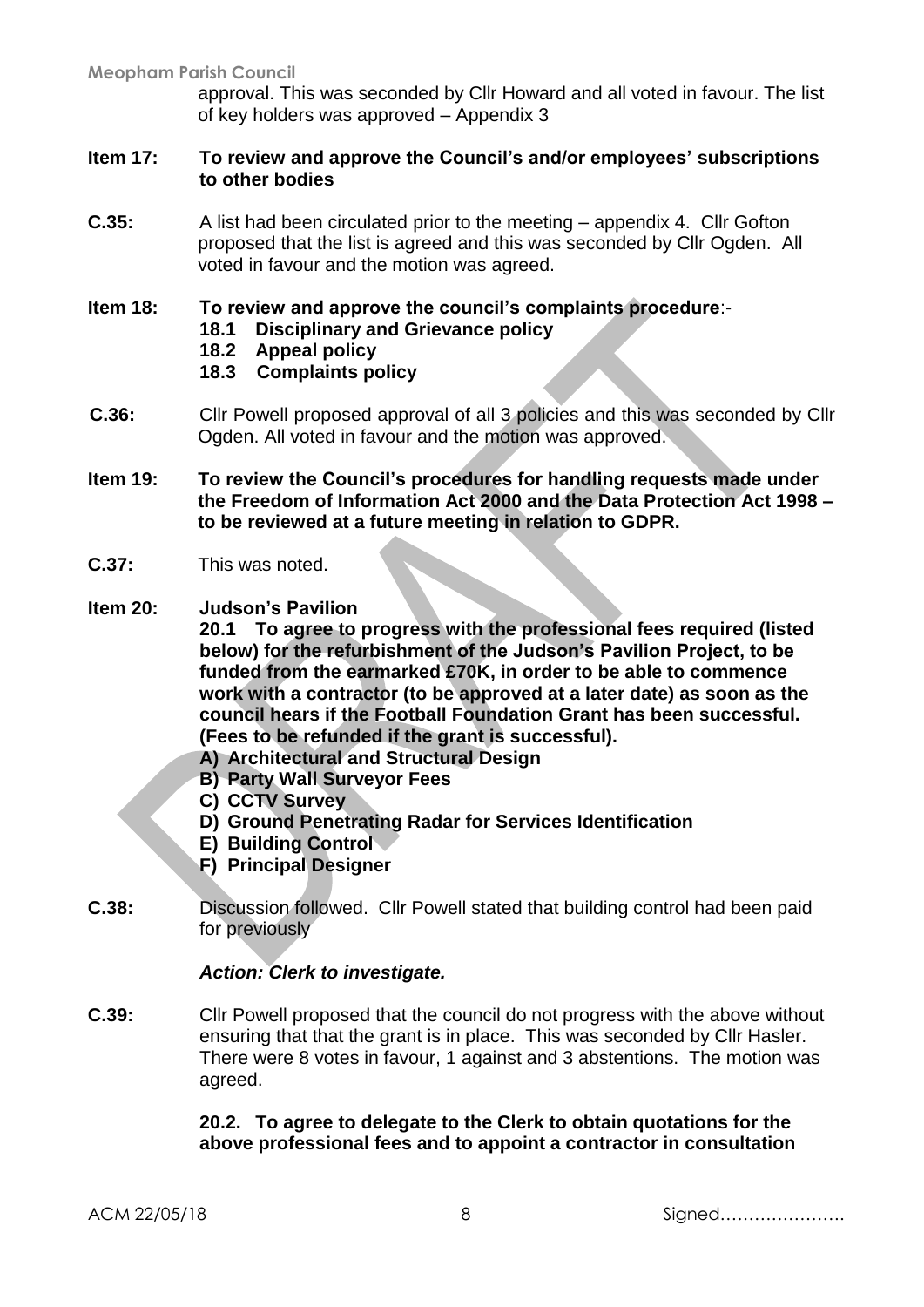### **with the Chairman of the Judson's Committee and the appointed Project Manager**

**C.40:** It was agreed that the clerk should investigate into the fees without any commitments.

# **Item 21: Annual Return 21.1 To review and approve the council's statement of internal control**

**C.41:** Cllr Ogden proposed approval and this was seconded by Cllr M Bramer. Cllr Luxford requested a recorded vote. There were 8 votes in favour (Cllrs D Bramer, M Bramer, S Buchanan, Gofton, Howard, Knott, McTavish and Ogden), 1 against (Cllr Powell) and 3 abstentions (Cllrs Hasler, Luxford and Wade) The motion was therefore approved.

# **21.2 To approve the accounts for the year ended 31 March 2018. The Chairman of the meeting and the Responsible Financial Officer to sign**

**C.42** Cllr Ogden proposed approval of the accounts and this was seconded by Cllr M Bramer. Cllr Luxford requested a recorded vote. There were 10 votes in favour (Cllrs D Bramer, M Bramer, S Buchanan, Gofton, Hasler, Howard, Knott, McTavish, Ogden and Wade) and 2 abstentions (Cllrs Luxford and Powell). The accounts were approved.

#### **21.3 To approve the Annual Governance Statement for 2017-18, Section 1 of the Annual Return for the year ending 31 March 2018. The Chairman of the meeting and the Clerk to sign.**

**C.43:** The Council considered the Annual Governance Statement for 2017-18. Cllr Hasler proposed approval, seconded by Cllr M Bramer. Cllr Luxford requested a recorded vote. There were 10 votes in favour (Cllrs D Bramer, M Bramer, S Buchanan, Gofton, Hasler, Howard, Knott, McTavish, Ogden and Wade) and 2 abstentions (Cllrs Luxford and Powell). The Chairman and the Clerk signed the Statement on behalf of the council.

> **21.4 To approve the Accounting Statements for 2017-18, Section 2 of the Annual Return for the year ending 31 March 2018 and the supporting Bank Reconciliation as at 31 March 2018 plus the explanation of the significant variations from last year (2016-17) to this year (2017-18) and the explanation of any difference between Box 7 and Box 8 on Section 2 to be sent to the External Auditor. The Chairman of the meeting to sign.**

**C.44:** The Council considered the Accounting Statements for 2017-18 and the supporting documentation as provided by the Responsible Financial Officer who had signed Section 2 of the Annual Return prior to the meeting. Cllr Ogden then proposed approval and this was seconded by Cllr M Bramer. Cllr Luxford requested a recorded vote. There were 10 votes in favour (Cllrs D Bramer, M Bramer, S Buchanan, Gofton, Hasler, Howard, Knott, McTavish,

ACM 22/05/18 9 Signed………………….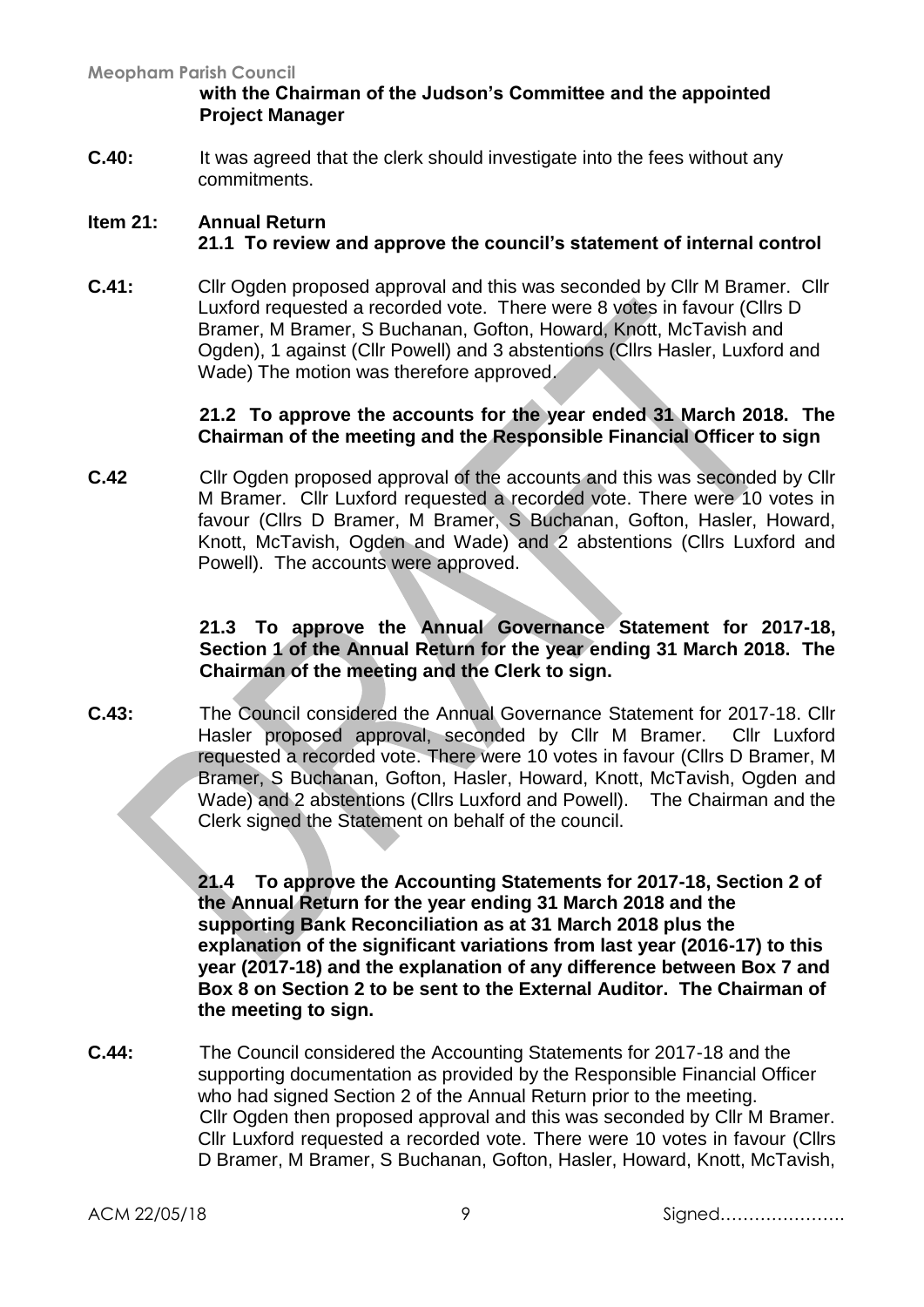Ogden and Wade) and 2 abstentions (Cllrs Luxford and Powell). The Chairman signed the Statement on behalf of the Council.

#### **Item 22: To approve the schedule of payments in accordance with Financial Standing Order 5.2**

**C.45:** Cllr M Bramer declared an interest in this item in relation to approval of his expenses cheque. Cllr Ogden proposed that list of payments (Appendix 5) were approved and this was seconded by Cllr M Bramer. All voted in favour.

#### **Item 23: Planning**

#### **23.1 Gravesham Local Plan Review:- To agree on the council's response on the local plan review – deadline 20/6/18**

**C.46:** A draft response had been circulated following the members meeting held earlier in the month which 5 councillors had attended. Cllr Powell felt the response was too weak. Discussion followed. Cllr Gofton requested a formal meeting to discuss this in full. The Chairman then asked members to think about the response and submit their comments to the Chairman/Clerk.

#### *Action: All Members*

#### **23.2 Planning Applications: To consider and make recommendations on Planning Applications:**

**C.47:** 20180470 – The Cut above, Wrotham Road, Meopham Construction of dormer extensions in the side roof slope with alterations to the roof and conversion of the roof space into office use

> Cllr McTavish proposed no objection and this was seconded by Cllr Powell. All voted in favour.

20180414 – 3 Conifer Drive, Meopham, DA13 0TL Erection of part single storey rear extension and first floor side extension

Cllr M Bramer proposed no objection and this was seconded by Cllr Knott. All voted in favour.

20180496 – Braeside, Whitehill Road, Meopham Erection of single storey rear and side extensions, alterations and construction of a new pitched roof and conversion of the roof space into habitable rooms, construction of three dormer windows in the front roof slope and three dormer windows in the rear roof slope.

Cllr Hasler proposed objection on the grounds of overdevelopment and out of character with the street scene. This was seconded by Cllr Powell and all voted in favour.

#### **Item 24 Data Protection Officer – to note the proposed government amendment to exempt Parish Councils from the requirement of appointing a DPO**

ACM 22/05/18 10 Signed………………….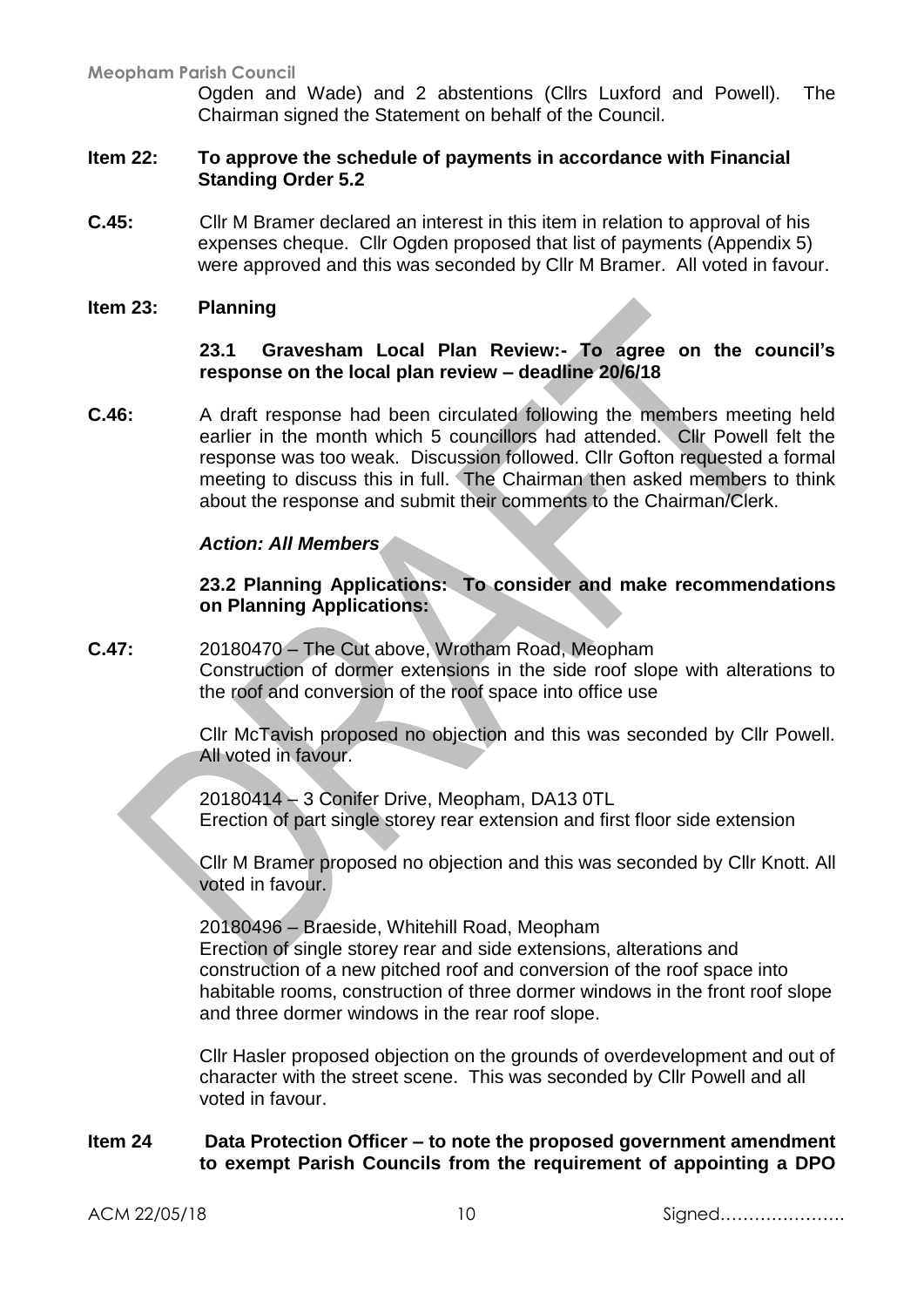#### **under GDPR and to note the advice from KALC regarding appointing a DPO may be considered 'best practice'**

**C.48:** Cllr M Bramer spoke on this. Discussion followed. Cllr McTavish proposed to still go ahead and appoint a DPO for one year. This was seconded by Cllr M Bramer and all voted in favour.

### *Action: Clerk*

### **Item 25 Correspondence**

**C.49:** The correspondence was noted.

#### **Item 26: Chairman's Announcements**

**C.50:** The Chairman reported on the damage to the notice board at the windmill site. The Clerk had contacted Greenbarnes who had originally made and installed the notice board. They confirmed this would have be replaced due to the damage to the back of the board. The person responsible for the accident had contacted the Parish Office and would prefer to pay for the damage directly. The Clerk had notified Zurich insurance. Members confirmed the concrete posts were already in place prior to Greenbarnes installing the noticeboard. These would also have to be replaced and the old broken ones dug out.

9.50pm – 1 member of the public left

# **CLOSED SESSION**

**Pursuant to Section 1(2) of the Public Bodies Admission to Meetings Act 1960, that due to the confidential nature of the next items the public and press will be asked to leave the meeting**

- **Item 27: To review insurance quotations and approve the arrangements for insurance cover in respect of all insured risks**
- **C.51:** Cllr Ogden proposed renewing with Zurich Insurance for a further 3 year long Term Agreement. This was seconded by Cllr Hasler and all voted in favour.

# **Item 28: To approve the appointment of the temporary Clerical Assistant as recommended by the Personnel Committee Interview Panel**

**C.52:** Cllr M Bramer updated members on the proposed appointment. Cllr M Bramer then proposed appointment of Ashley Ralph as the temporary Clerical Assistant for 6 months. This was seconded by Cllr Buchanan. There were 7 votes in favour, 1 against and 4 abstentions.

Meeting closed 10.00 pm.

Signed………………………………………………………………Dated……………………..

ACM 22/05/18 11 Signed………………….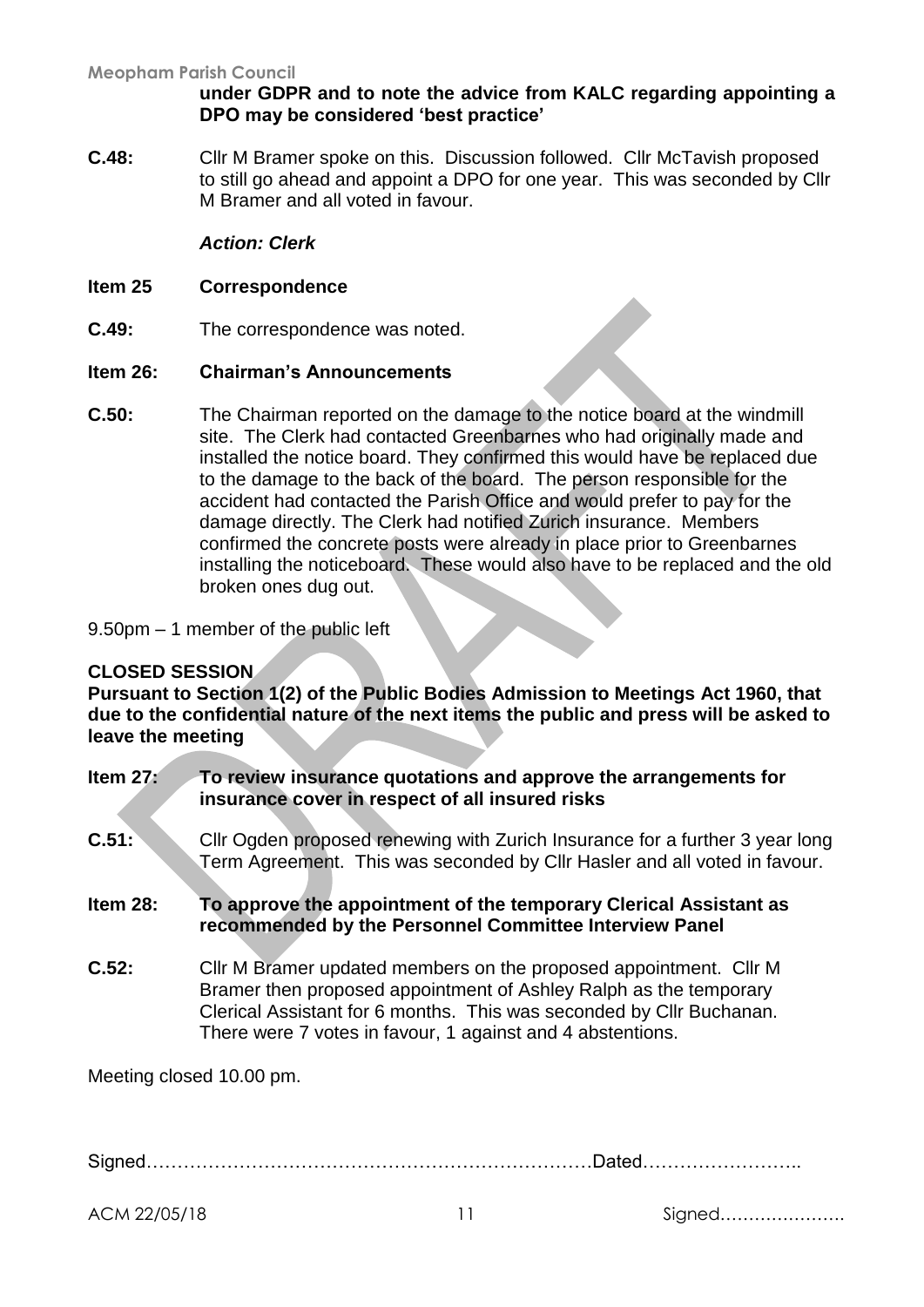# **APPENDIX 1**

# **Appendix 1**

# **STANDING COMMITTEES AND COMMITTEE MEMBERSHIP 2018-19**

# **Administration & Resources x 7**

| <b>Cllr M Bramer</b><br>Cllr S Buchanan<br><b>Cllr P Howard</b><br>Cllr J McTavish   | Chairman             |
|--------------------------------------------------------------------------------------|----------------------|
| Cllr J Ogden<br><b>Cllr D Powell</b><br>Cllr B Wade                                  | Vice Chairman        |
| <b>Environment &amp; Amenities x 7</b>                                               |                      |
| Cllr D Bramer<br><b>Cllr M Bramer</b><br>Cllr S Buchanan                             | Vice Chairman        |
| <b>Cllr S Gofton</b><br><b>Cllr P Hasler</b><br><b>Cllr P Luxford</b><br>Cllr B Wade | Chairman             |
| <b>Planning &amp; Projects x 6</b>                                                   |                      |
| Cllr D Bramer                                                                        | <b>Vice Chairman</b> |
| <b>Cllr M Bramer</b>                                                                 |                      |
| Cllr S Buchanan                                                                      |                      |
| <b>Cllr S Gofton</b>                                                                 |                      |
| Cllr J McTavish                                                                      | Chairman             |
| Cllr B Wade                                                                          |                      |
| <b>Judson's Pavilion Committee x 7</b>                                               |                      |
| <b>Cllr M Bramer</b>                                                                 |                      |
| Cllr S Buchanan                                                                      |                      |
| <b>Cllr S Gofton</b>                                                                 |                      |
| <b>Cllr P Hasler</b><br><b>Cllr P Howard</b>                                         | <b>Vice Chairman</b> |
| Cllr J Ogden                                                                         | Chairman             |
| Cllr B Wade                                                                          |                      |
| <b>Planning Committee x 12</b>                                                       |                      |
| <b>Members - All Councillors</b>                                                     |                      |
| Rotating Chairman - delegated to clerk to agree                                      |                      |
| <b>Personnel Committee x 5</b>                                                       |                      |

| Cllr Buchanan        | Chairman      |
|----------------------|---------------|
| Cllr Ogden           | Vice-Chairman |
| Cllr Gofton          |               |
| <b>Cllr McTavish</b> |               |
| Cllr M Bramer        |               |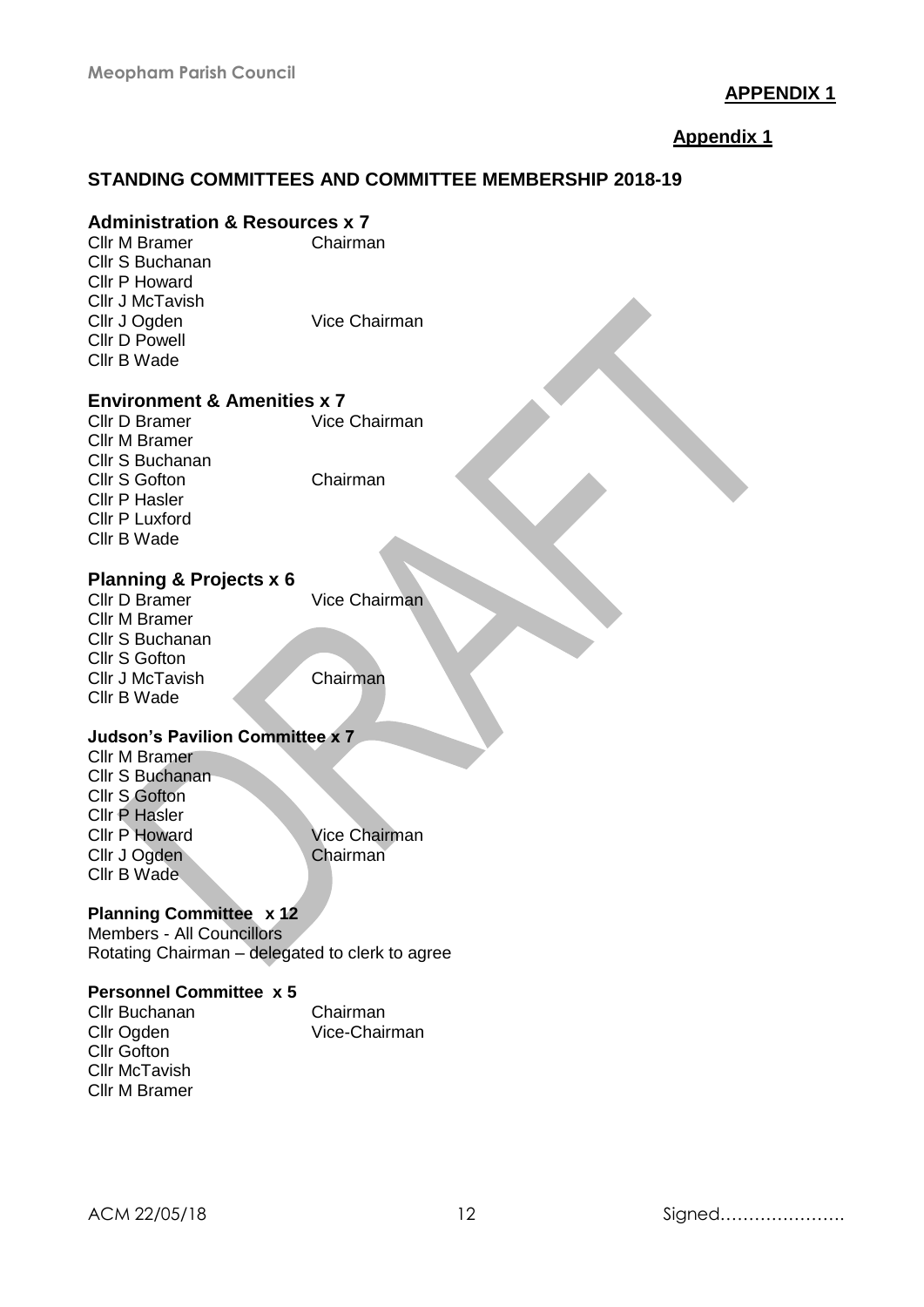| <b>PARISH REPRESENTATIVES ON OTHER BODIES</b> |
|-----------------------------------------------|
| 2018/19                                       |

| Action with Communities in Rural Kent (Kent<br><b>Rural Community Council)</b>                | Cllr Wade                                                     |
|-----------------------------------------------------------------------------------------------|---------------------------------------------------------------|
| Age UK                                                                                        | Cllr Knott                                                    |
| <b>Clay Cottages Trust</b>                                                                    | <b>Cllrs Hasler and Knott</b>                                 |
| Campaign to Protect Rural England (CPRE)                                                      | <b>Cllrs Gofton and Wade</b>                                  |
| <b>Culverstone Community Association</b>                                                      | <b>Cllrs D Bramer and Howard</b>                              |
| Flagmaster                                                                                    | Keith Savage                                                  |
| Gravesham Rights of Way Committee                                                             | Mr K Dare and Mrs G Willsher<br>and Cllr Luxford              |
| Gravesham Joint Transportation Board                                                          | Agenda to be circulated to all<br>members / attendance agreed |
| Gravesham Rural Forum                                                                         | <b>Cllrs M Bramer</b>                                         |
| Harvel Village Hall Management Committee                                                      | <b>Cllrs M Bramer and Luxford</b>                             |
| Kent Association of Local Councils - Voting<br>members at AGM and Gravesham Area<br>Committee | Cllr Buchanan and Cllr Ogden                                  |
| Lower Thames Crossing Association                                                             | <b>Cllrs McTavish</b>                                         |
| Meopham Sports & Leisure Association                                                          | <b>Cllrs Powell and Wade</b>                                  |
| Meopham Village Hall Management<br>Committee                                                  | Cllr Knott                                                    |
| Meopham Welfare Committee                                                                     | Mr P King and Cllr Ogden                                      |
| Meopham Windmill Trust                                                                        | Mr I Kerr and Cllr M Bramer                                   |
| NHS Darent Valley Hospital Briefings                                                          | <b>Cllrs Hasler and McTavish</b>                              |
| Pond Warden (Harvel Pond)                                                                     | Ian Carey                                                     |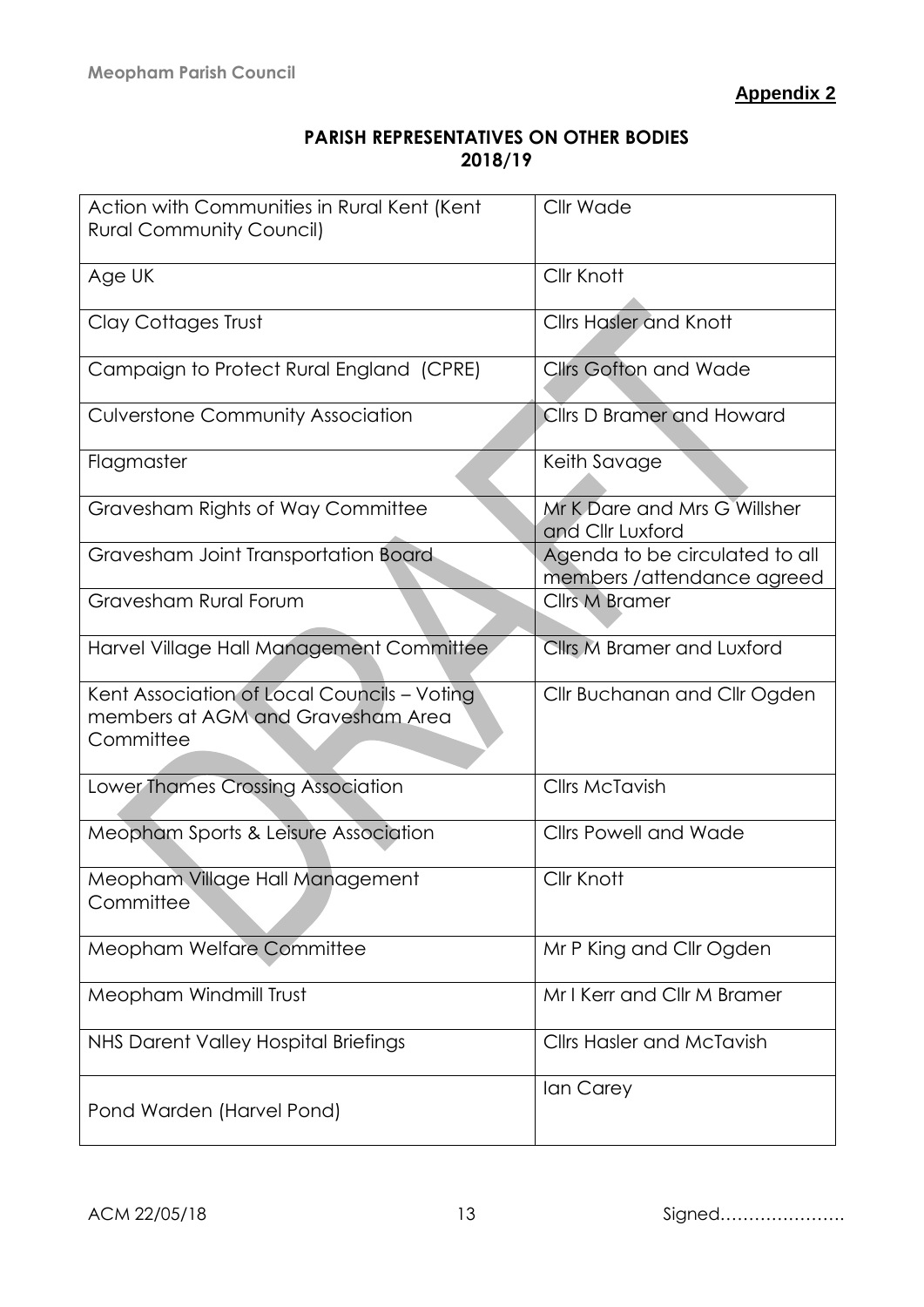#### Keyholders – 2018-19 **The Parish Office**

| 2017/18                                                                                                                                                                                                                                          |                      | 2018/19                                                                                                                                                                                                                                          |  |  |
|--------------------------------------------------------------------------------------------------------------------------------------------------------------------------------------------------------------------------------------------------|----------------------|--------------------------------------------------------------------------------------------------------------------------------------------------------------------------------------------------------------------------------------------------|--|--|
| Clerk (all)<br><b>Clerical Assistant (all)</b><br>Chairman and Vice-Chairman (front and<br>middle)<br><b>Chairmen of Standing Committees (front</b><br>and middle)<br>Cleaner (all)<br>Windmill Trust (front and back)<br>Office cabinet (Clerk) |                      | Clerk (all)<br><b>Clerical Assistant (All)</b><br>Chairman and Vice-Chairman (front and<br>middle)<br><b>Chairmen of Standing Committees (front</b><br>and middle)<br>Cleaner (all)<br>Windmill Trust (front and back)<br>Office cabinet (Clerk) |  |  |
| *agreed at ACM in 2018 – any councillor can request an office front door key if they wish                                                                                                                                                        |                      |                                                                                                                                                                                                                                                  |  |  |
| <b>Container Site, The Windmill</b>                                                                                                                                                                                                              |                      |                                                                                                                                                                                                                                                  |  |  |
| Gate                                                                                                                                                                                                                                             | <b>Parish Office</b> |                                                                                                                                                                                                                                                  |  |  |

#### **Judson's Recreation Ground**

container | Parish Office

| <b>Pavilion</b> | Parish Office, Cllr Powell, Cllr Hasler (front door only), Mr Phil King<br>(garage only) Meopham Colts |
|-----------------|--------------------------------------------------------------------------------------------------------|
| Gate            | Parish Office, Meopham Colts and GBC Horticulture                                                      |
| Play Area       | <b>Parish Office and GBC Horticulture</b>                                                              |

# **Southdown Shaw Allotments**

| Mair | Parish. | Office and allotment holders |  |
|------|---------|------------------------------|--|
|      |         |                              |  |

#### **Harvel Green**

| Gate                | Parish Office, GBC Horticulture and Mr I Carey                       |
|---------------------|----------------------------------------------------------------------|
| Dropdown post       | Parish office x 2, L Martin x 1, I Carey x 1 (HRA), Chairman, Harvel |
| $X$ 2 with padlocks | Village Hall Committee x 1                                           |

# **Pitfield Green Toilet**

| Full set of keys :- | Servicing Contractor x 2 full sets, Parish office x 1 full set |
|---------------------|----------------------------------------------------------------|
| Ladies, mens,       |                                                                |
| disabled and        |                                                                |
| meter/storage       |                                                                |
| cupboard            |                                                                |

ACM 22/05/18 14 Signed………………….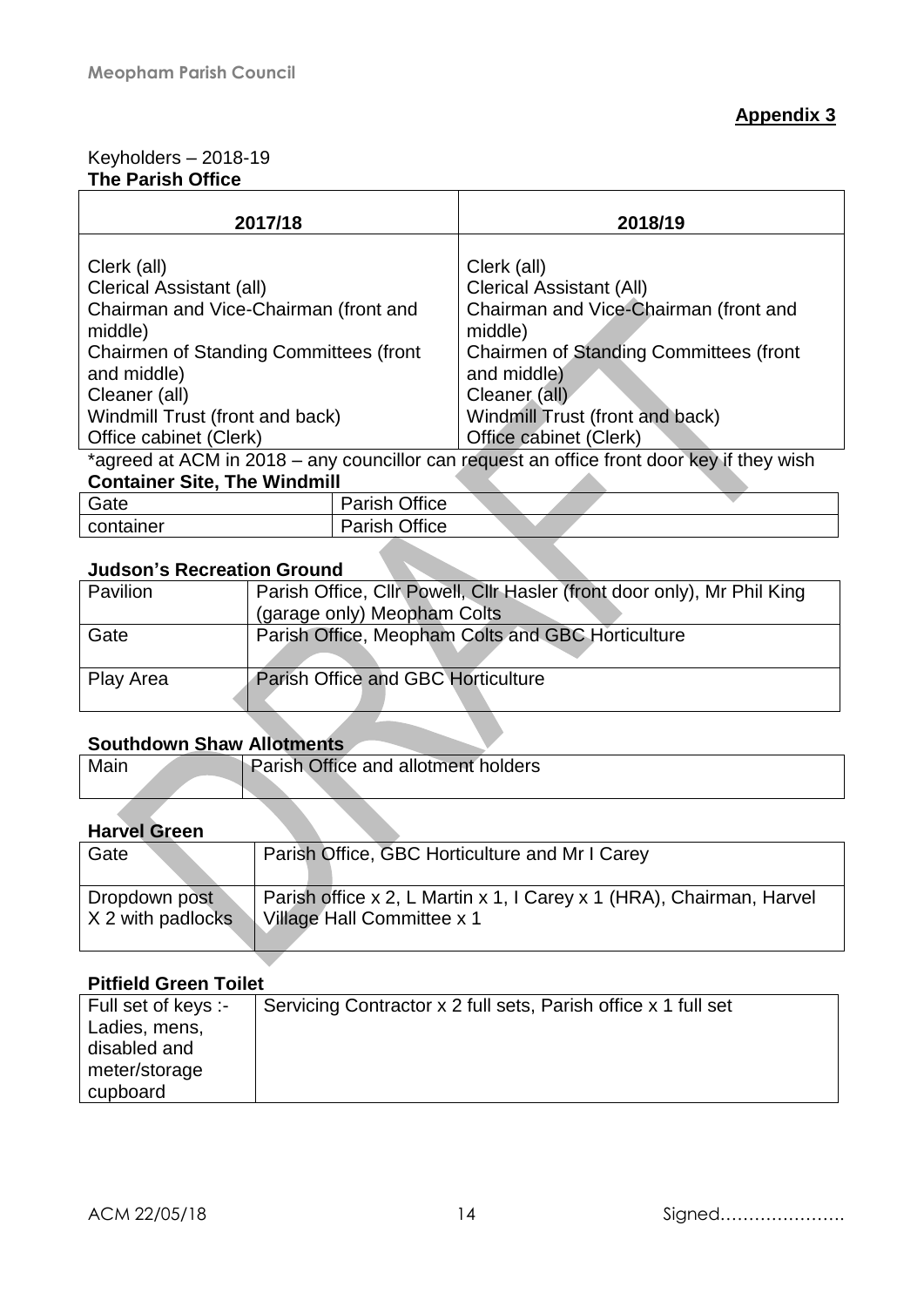**Appendix 5**

# **MEOPHAM PARISH COUNCIL SUBSCRIPTIONS AND MEMBERSHIP FEES**

|                                                    | <b>Subscriptions</b><br>Paid in 2017/18 | <b>Subscriptions</b><br>due in 2018/2019 |
|----------------------------------------------------|-----------------------------------------|------------------------------------------|
| Action with Communities in Rural Kent<br>(ACRK)    | £50.00                                  | £50.00                                   |
| Campaign to Protect Rural England<br>(CPRE)        | £36.00                                  | £36.00                                   |
| Kent Association of Local Councils<br>(KALC)       | £1,250.00 +<br><b>VAT</b>               | £1275.00 + VAT                           |
| Kent County Council Parish Council<br>Legal Scheme | £400.00 + VAT                           | To be confirmed                          |
| Meopham Review                                     | £6.00                                   | £6.00                                    |
| SLCC Membership for the Clerk                      | £169.00                                 | £185.00                                  |